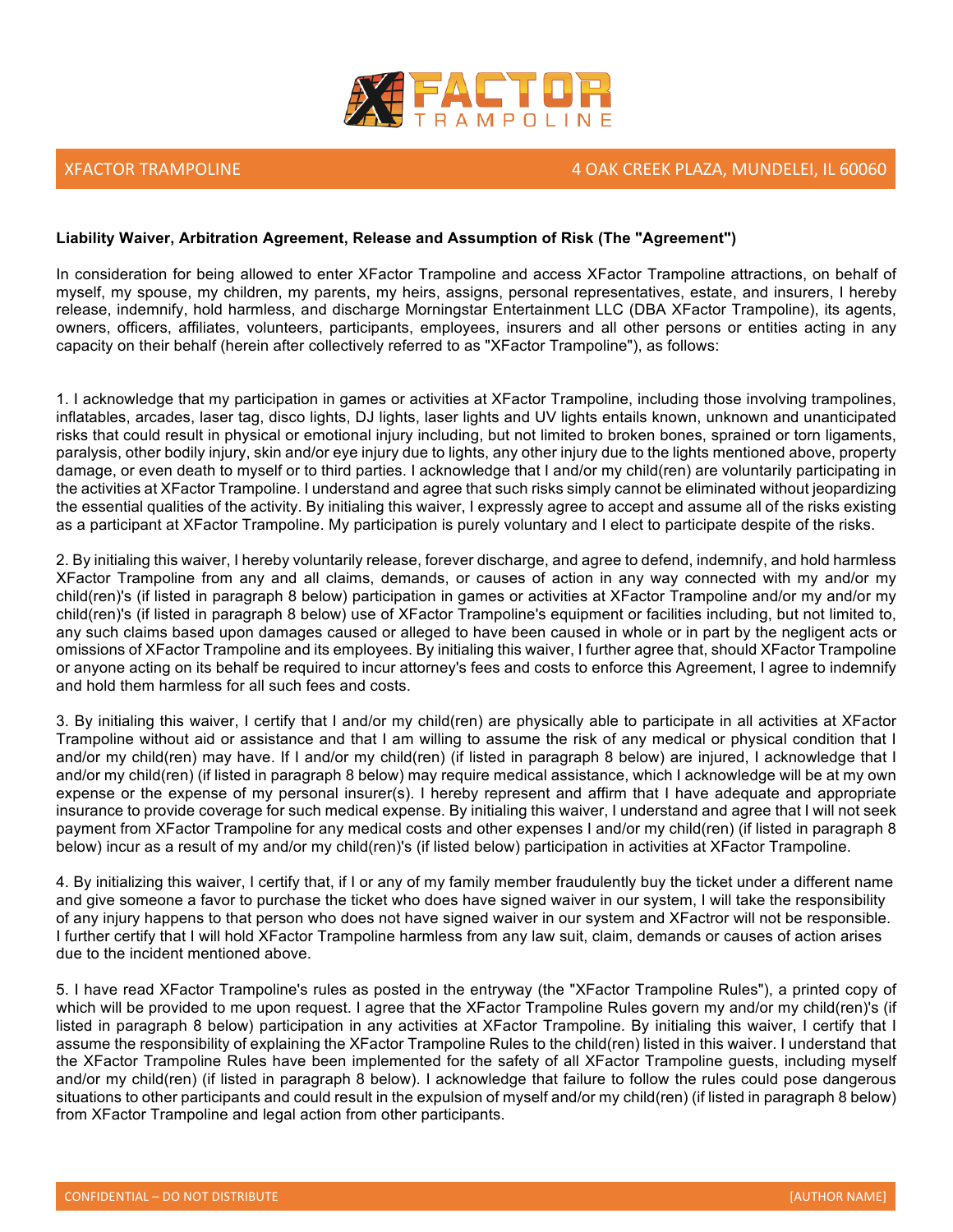

6. I understand that XFactor Trampoline is under video surveillance may record all activities. By initialing this waiver, I consent and grant XFactor Trampoline the right, without reservation or limitation, to photograph, videotape, and/or record me and/or my child(ren) (if listed in paragraph 8 below) through mechanical, photographic, digital, electronic or other means. I hereby consent to and authorize XFactor Trampoline and its agents, representatives, employees, successors and assigns to use, in perpetuity, the aforementioned recordings and images for any lawful purpose, including advertising, promotion, and publicizing XFactor Trampoline without any compensation to me and my child(ren).

7. I agree that if any portion of this Agreement is found to be void or unenforceable, the remaining portions shall remain in full force and effect. If there are any disputes regarding this Agreement, by initialing this waiver, I, on behalf of myself and/or my child(ren) (if listed in paragraph 8 below), hereby waive any right I and/or my child(ren) (if listed in paragraph 8 below) may have to a trial by jury and agree that such dispute shall be brought within one year of the date of this Agreement. The arbitration will be determined in the county where XFactor Trampoline is located before one arbitrator and the substantive laws of Illinois shall apply without regard to choice of law principles. The arbitration shall be administered by JAMS pursuant to its Comprehensive Arbitration Rules and Procedures.

8. I am accepting and agreeing to this waiver and consent on my own behalf and/or on the behalf of the minors listed below, and as their parent, legal guardian or custodian, I knowingly, voluntarily and freely accept and assume any and all risks, both known and unknown, of personal injury, death, theft, kidnapping, issues with other customer or loss or damage of personal property that may occur while on XFactor Trampoline premises (including parking lot and any other Factor Trampoline facilities), before, during, or after the activities provided by XFactor Trampoline, however caused, even if caused in whole or in part by the action, inaction or negligence of XFactor.

**By signing this document, I acknowledge that if I or any of my child(ren) are injured during the activities at XFactor Trampoline, this waiver prevents and prohibits any recovery of money from XFactor Trampoline by me and/or my child(ren). I have had sufficient opportunity to read this entire document. I understand this Agreement and I voluntarily agree to be bound by its terms.**

**I further certify that I am the parent or legal guardian of the child(ren) listed below or that I have an authorization to sign this Agreement on behalf of the parent or legal guardian of the child(ren) listed on this waiver form.**

## **Parents (Above 18 years of age needs to fill this column)**

| Date /Time           |  |
|----------------------|--|
| Parents Name         |  |
| <b>Email Address</b> |  |
| Gender               |  |
| Birthday             |  |
| Phone                |  |
| Address              |  |
| City                 |  |
| State                |  |
| Zip Code             |  |